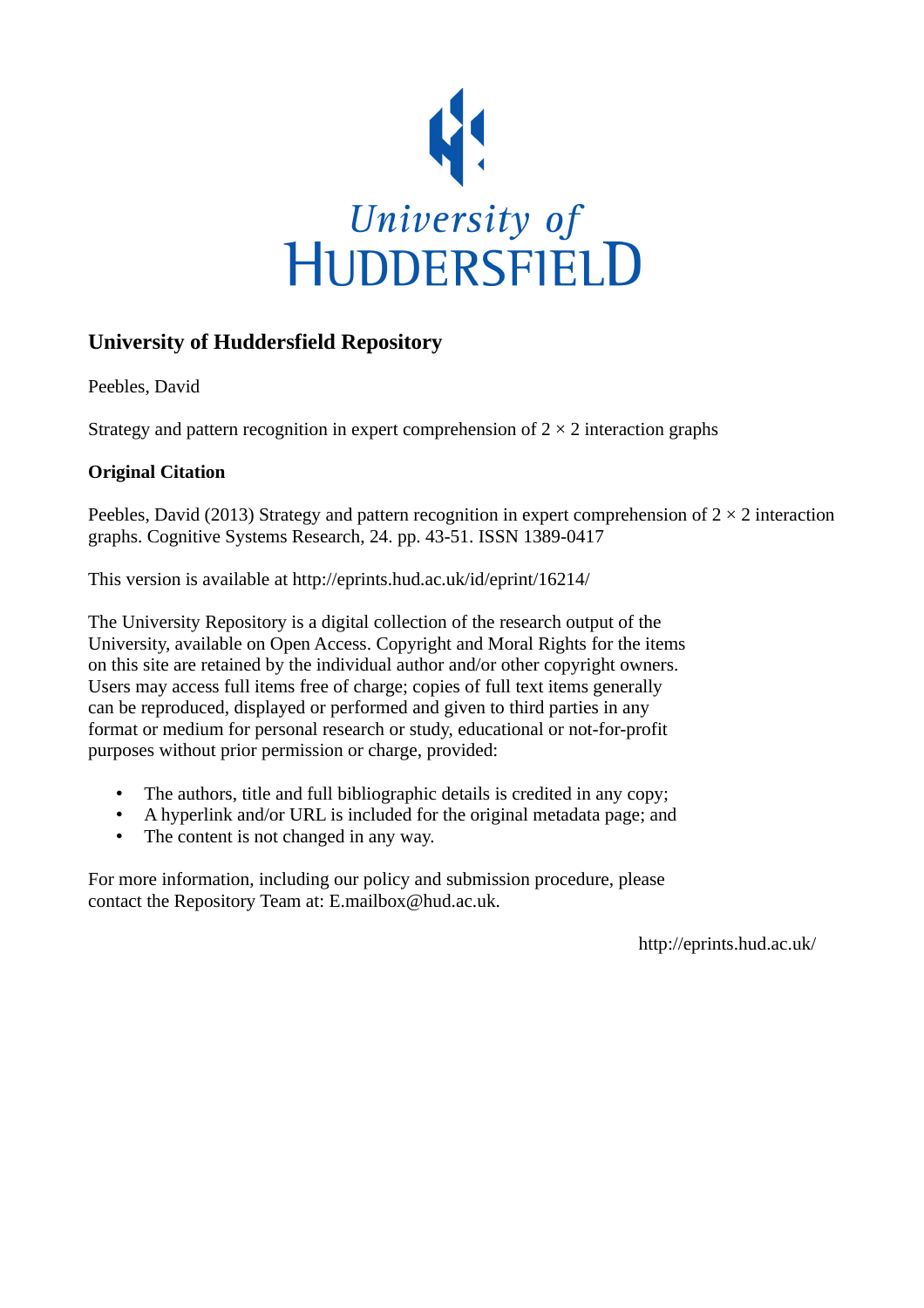# Strategy and pattern recognition in expert comprehension of  $2 \times 2$  interaction graphs

David Peebles

Department of Behavioural and Social Sciences, University of Huddersfield, Queensgate, Huddersfield, HD1 3DH, UK

## Abstract

I present a model of expert comprehension performance for  $2 \times 2$  "interaction" graphs typically used to present data from two-way factorial research designs. Developed using the ACT-R cognitive architecture, the model simulates the cognitive and perceptual operations involved in interpreting interaction graphs and provides a detailed characterisation of the information extracted from the diagram, the prior knowledge required to interpret interaction graphs, and the knowledge generated during the comprehension process. The model produces a scan path of attention fixations and a symbolic description of the interpretation which can be compared to human eye movement and verbal protocol data respectively, provides an account of the strategic processes that control comprehension, and makes explicit what underlies the differences between expert and novice performance.

Keywords: Graph comprehension, ACT-R, Computational modelling

## 1. Introduction

Working with graphs is a complex skill that requires specific knowledge of the representational system being used together with a set of procedures to map spatially represented information in the graph with a set of propositions that specify quantitative and qualitative relationships between the entities represented. Providing a detailed account of this skill therefore requires one to specify a number of core assumptions including: what and how information is encoded in the diagram, what and when information is obtained from the

Email address: d.peebles@hud.ac.uk (David Peebles)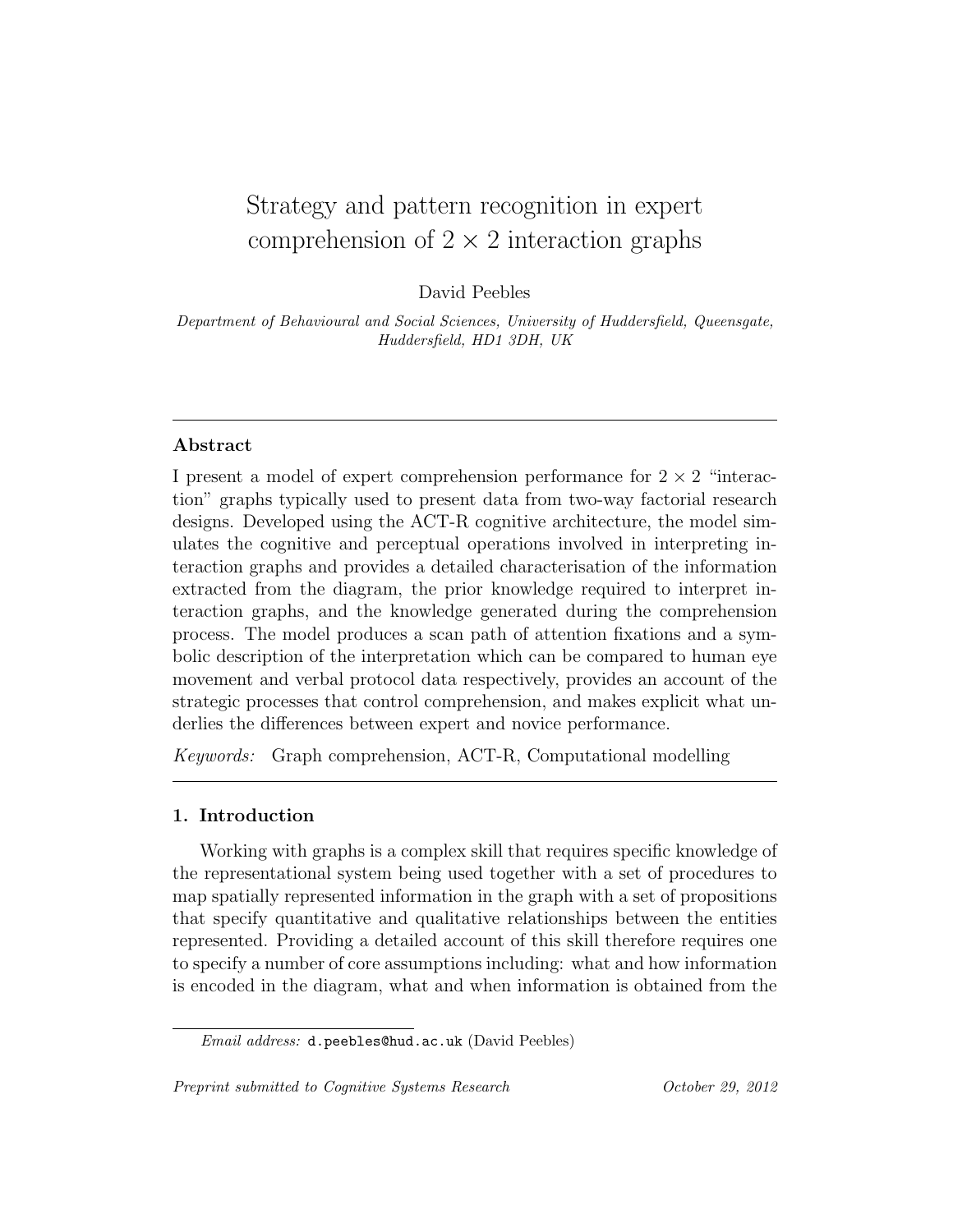diagram by the user during a task, what and how prior graph knowledge is stored and utilised, and what new knowledge is created during the process. In addition, one must also specify the strategies people employ to carry out different tasks and how much these strategies use information in the diagram and in stored internal representations.

There have been several attempts to provide detailed process models of different aspects of graph use. Models are constructed from sets of perceptual and cognitive operators (e.g., encode the value of an indicator, make a spatial comparison between indicators (Gillan, 1994), compare two digits in working memory, or make a saccade (Lohse, 1993)), obtained either from task or verbal protocol analyses. Lohse (1993) and Gillan (1994) have produced models of question answering with several different graph types (including line graphs, bar charts and scatter plots) by constructing sequences of operators (each of which has an associated execution time) to generate predicted scan paths across the graph and total task completion times which can be compared to human data.

Other researchers have procedurally analysed graph use for different purposes. For example, Casner (1991) identified a set of perceptual and cognitive operators to construct models of several graph-based tasks which informed an automated system that generated graphical representations most suited to the tasks commonly undertaken with them. A similar method was adopted by Tabachneck-Schijf et al. (1997) in their analysis of an economics expert's construction of a graph while explaining the principle of supply and demand which they then used to develop a computational model incorporating both diagrammatic and propositional representations.

More recently, the cognitive modelling of reasoning with information displays has been advanced by the development of cognitive architectures; computational theories of the large-scale structure of the mind providing accounts of how cognition is controlled and how knowledge is encoded, stored, retrieved and utilised (e.g., ACT-R (Anderson, 2007), EPIC (Meyer & Kieras, 1997), and Soar (Laird et al., 1987)).

The first two of these architectures incorporate theories of visual processing and motor control which allows modellers to produce more detailed accounts of the information obtained from the display during the task. For example Peebles & Cheng (2003) used ACT-R to produce a computational model of question answering using two different types of line graph. Their model generated saccades and fixations as it answered each question which, together with task completion times, were compared to human data. In ad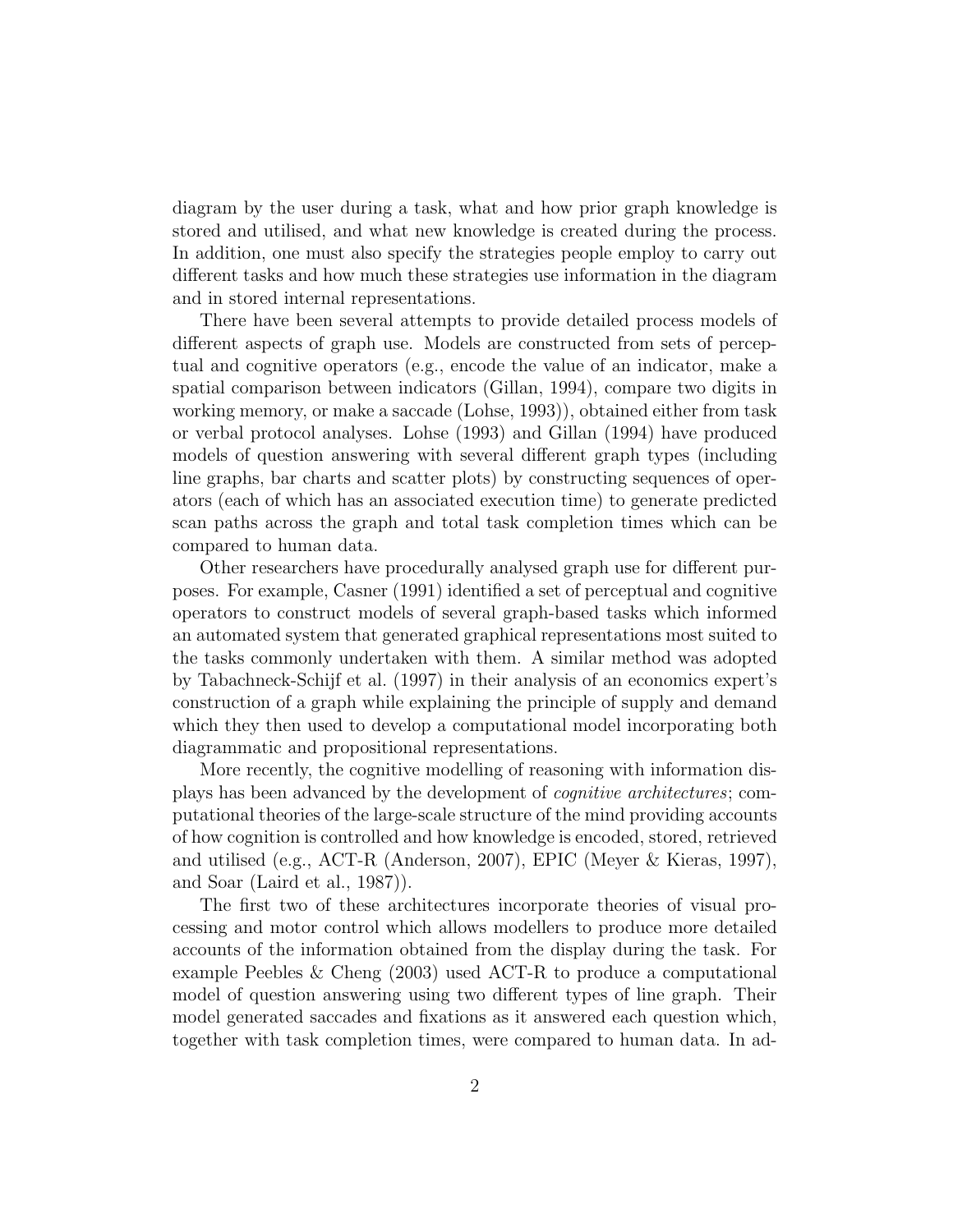dition, the model was able to account for human scan paths in terms of the varying demands on memory imposed by different questions.

The Peebles and Cheng study, as did those by Lohse (1993) and Gillan (1994), investigated question answering in which participants were given items of information and were required to produce associated information using different processes, including identification (e.g., "In 1997, what was the value of gas?" (Peebles & Cheng, 2003)), comparison (e.g., "In 1977 did tin cost less than sulphur?" (Lohse, 1993)), and arithmetic computation (e.g., "What is the sum of A, B, and  $C$ ?" (Gillan, 1994)).

While these are important tasks, particularly for investigating sequences of elementary processes, it could be argued that they do not necessarily reflect how many people normally work with graphs and that they do not address the important prior comprehension stage where labels and graphical features are encoded, associated, and interpreted (Carpenter & Shah, 1998).

Comprehension requires knowledge of the conventions used in the graph to represent data and other facts such as how labels are to be interpreted based on their location. The output of the process is assumed to be a set of knowledge structures that represent the variables and graphical features together with structures that encode knowledge about the quantitative or qualitative relationships between the variables depicted.

A prime example of a scenario where people encounter a graph with the sole aim of comprehending the relationships between variables (as opposed to identifying trends or individual values for example) is the analysis of data from factorial experiments. The simplest form of factorial design is the twoway factorial design, containing two factors, each with two levels, and one DV. Statistical analysis of these designs typically results in a  $2 \times 2$  matrix of mean values of the DV corresponding to the pairwise combination of the two levels of each IV. Interpreting the results of even these simplest of designs accurately and thoroughly is often not straightforward however, but requires a significant amount of conceptual understanding—for example the concepts of simple, main, and interaction effects. As with most other statistical analyses however, interpretation can be eased considerably by representing the data in diagrammatic form.

Data from two-way factorial designs are most often presented as either line or bar graphs—variously called interaction or ANOVA graphs. Examples of line graphs used in Peebles & Ali (in preparation) and this study are shown in Figure 1. Interaction line graphs differ from more conventional line graphs because the data represent pair-wise combinations of the IV levels so that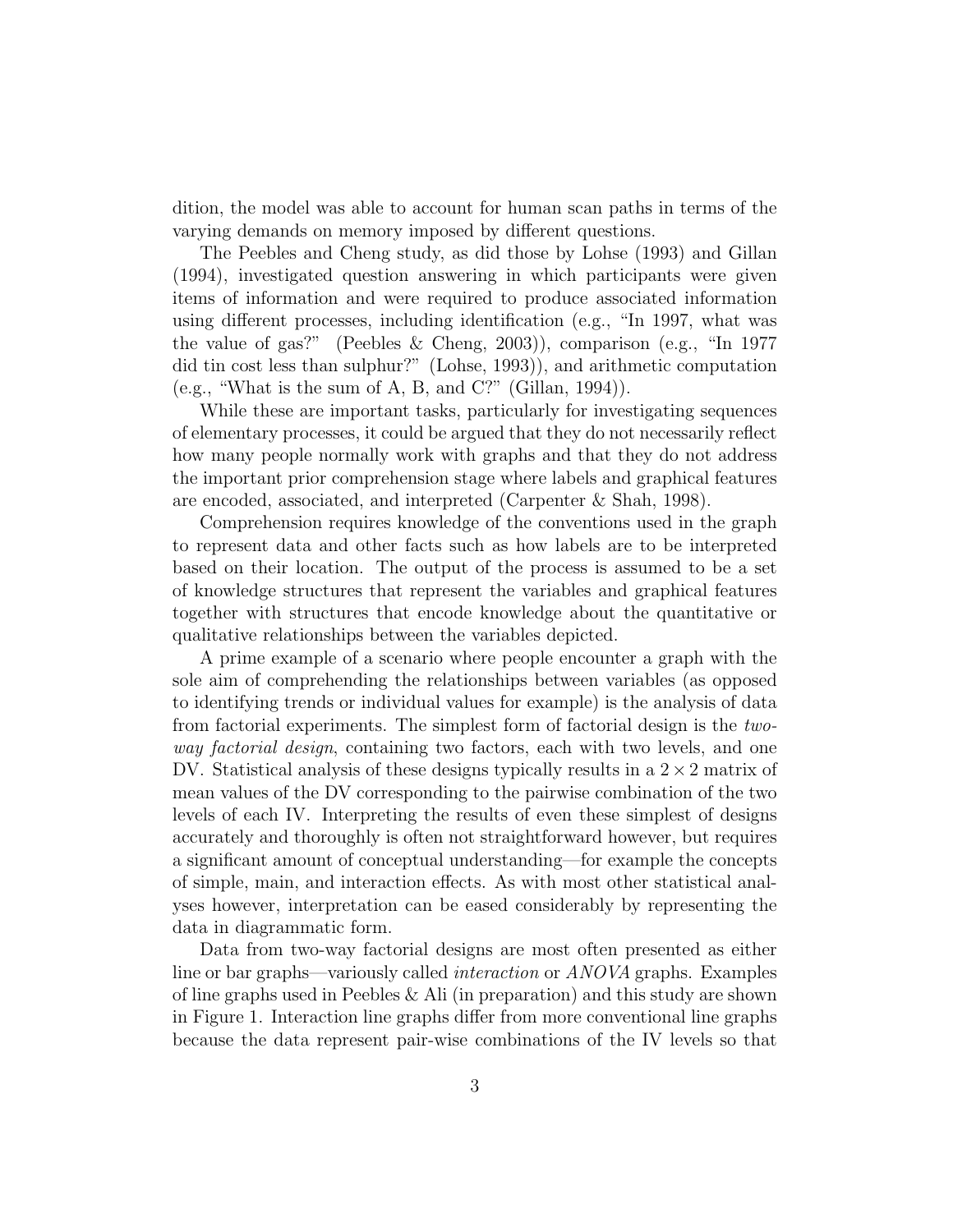

Figure 1: Four of the eight line graphs used in the experiment.

the variables plotted on the x axis are categorical, regardless of whether the underlying scale could be considered as continuous (e.g., hot/cold) or categorical (e.g., male/female).

The rules for interpreting interaction graphs are quite specific therefore and sufficiently different from other more frequently encountered line graphs that simply applying general interpretive rules will not prove particularly helpful (other than for obtaining the DV values of specific conditions etc.) and may lead to the misinterpretation of the x axis variable levels as representing two ends of a continuous scale (Aron et al., 2006; Zacks & Tversky, 1999).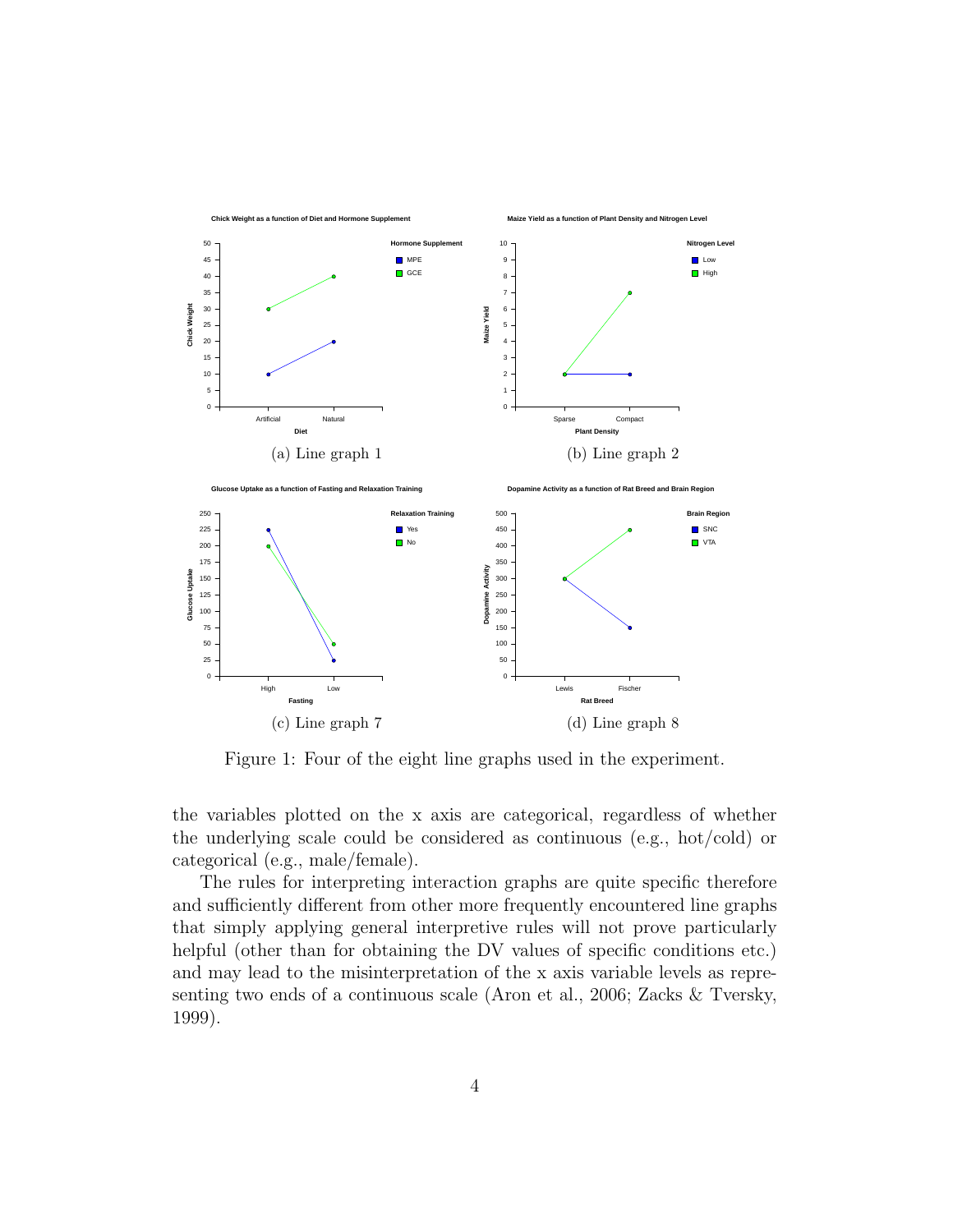It has been argued however (Kosslyn, 2006, e.g.,) that the risk and costs of misinterpreting line graphs are outweighed by the benefit of lines for producing distinct and easily recognisable patterns that indicate key features of the data such as main effects or interactions. These patterns will be discussed in detail below.

In a series of studies, Peebles and Ali have observed and recorded novices (undergraduate psychology students) and experts (cognitive science professors and postgraduate researchers) interpreting interaction graphs like the ones in Figure 1 (Peebles & Ali, 2009; Ali & Peebles, in press; Peebles & Ali, in preparation). These studies have shown that without knowledge of the appropriate interpretive rules, novices' interpretations are often limited to qualitative descriptions of differences between conditions and can be skewed by the different Gestalt principles of perceptual organisation (Wertheimer, 1938) operating in the graph. In contrast, expert users are able to employ their knowledge of which graphical features represent which effects to identify relationships between variables much more rapidly and accurately with no prior knowledge of the domain variables being represented in the graph.

An example of this is shown in the verbal protocol below which contains a verbatim transcription of a (not atypical) expert participant interpreting the graph in Figure 1c (taken from Peebles & Ali (in preparation)).

- 1 (Reads) "Glucose uptake as a function of fasting and relaxation training"
- 2 Alright, so we have. . . you're either fasting or you're not. . .
- 3 You have relaxation training or you don't. . .
- 4 And so. . . not fasting. . . er. . .
- 5 So there's a big effect of fasting. . .
- 6 Very little glucose uptake when you're not fasting. . .
- 7 And lots of glucose uptake when you are fasting. . .
- 8 And a comparatively small effect of relaxation training. . .
- 9 That actually interacts with fasting.

The protocol (which lasted 43s) shows the initial identification of the IVs and their levels followed by a rapid identification of the key features of the data; the main effect of the x axis variable and the interaction between the two IVs.

The purpose of the research reported here is to develop a computational model of graph comprehension that specifies the processes underlying both expert and novice behaviour with sufficient detail and comprehensiveness to satisfy all of the criteria outlined at the beginning of this paper. Specifically,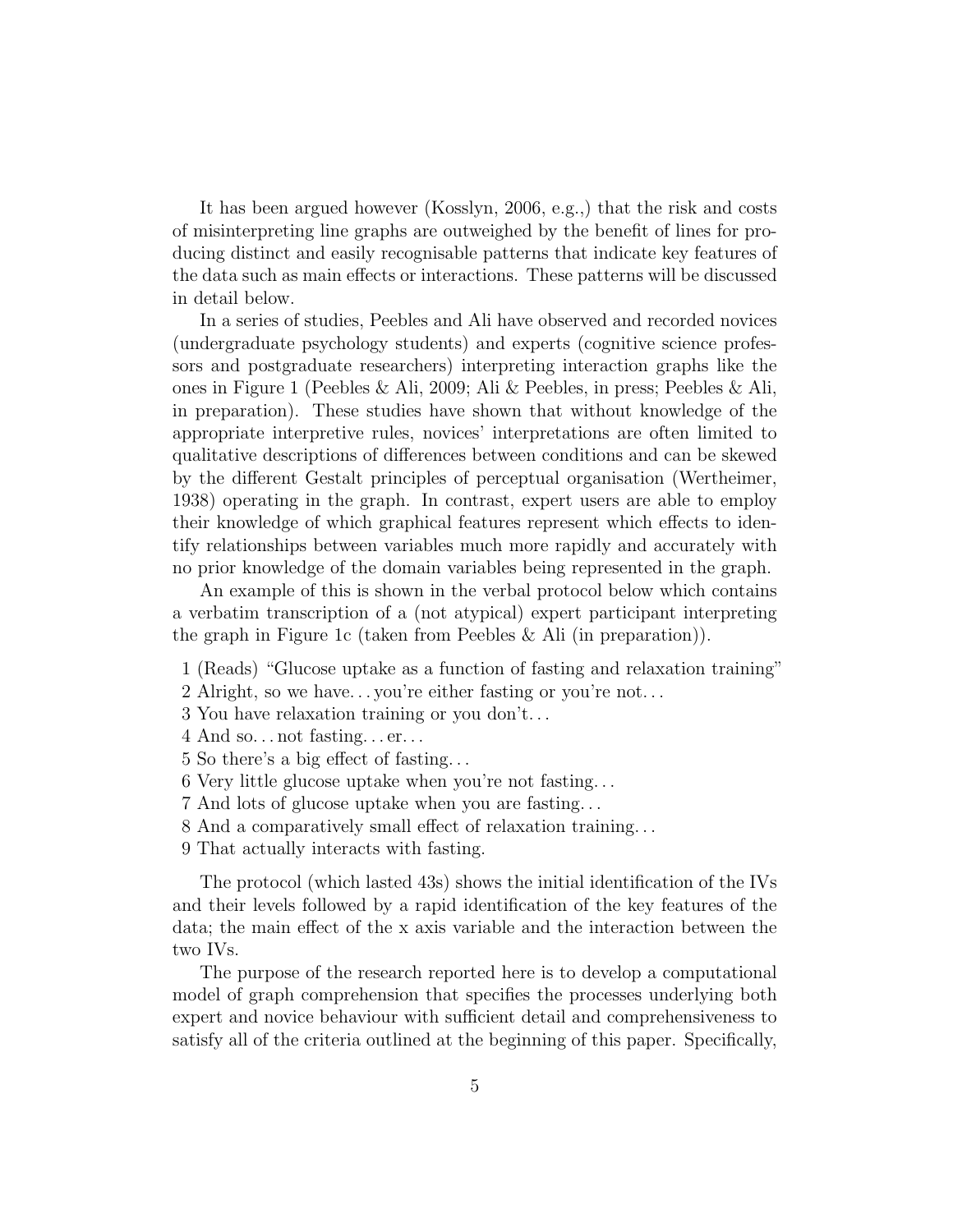the model aims to provide a precise account of the minimum information required to interpret interaction graphs appropriately together with a hypothesis as to the nature of the processes involved in representing and interpreting that information. The model is developed within the ACT-R cognitive architecture and therefore embodies assumptions about the nature of the mental representations and the computations that form the strategies used to generate new representations. Finally, the model provides an explanation for the differences between expert and novice interpretations.

#### 2. A model of expert graph comprehension

Space limitations preclude a detailed description of ACT-R here. However a comprehensive account of the cognitive architecture can be found in Anderson (2007). In summary, ACT-R consists of a set of modules that acquire information from the environment, process information, and execute motor actions to achieve goals. ACT-R has memory stores for declarative and procedural knowledge. The former consists of a network of knowledge chunks while the latter is a set of production rules. Cognition proceeds via a pattern matching process that attempts to find production rules with conditions that match the current state of the system and tasks are performed through the successive actions of production rules.

ACT-R also incorporates a subsymbolic level of computations that govern memory retrieval and production rule selection and which allow models to account for widely observed recency and frequency effects on retrieval and forgetting. Subsymbolic computations also underlie ACT-R's different learning mechanisms.

For tasks involving displays and other devices, task environments can be defined to be acted upon by the model. The graphs used in this study are defined as sets of visual objects (lines, circles, rectangles, and text) with certain features (size, colour) at specific x-y coordinates on a 2D window.

The graph comprehension model is based on verbal protocol data from novice and expert users (Peebles & Ali, 2009; Ali & Peebles, in press; Peebles & Ali, in preparation). In these studies, verbal statements recorded during the comprehension task were coded and categorised in terms of their functional role and content (e.g., "an association between a level and its identifier"; "a comparison between the two legend variable levels for one of the levels of the x axis variable") to produce a set of common interpretive operations.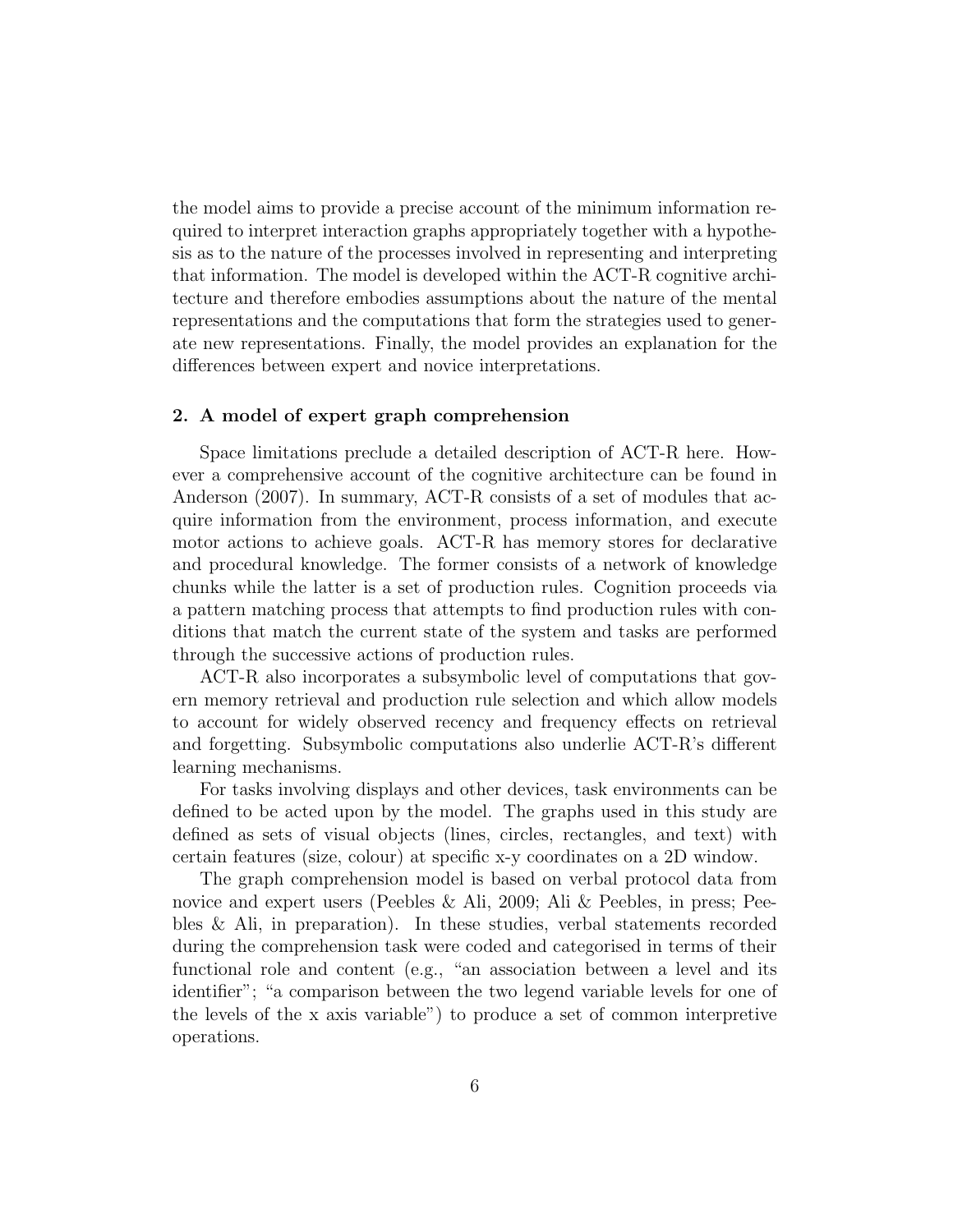The verbal protocols indicate that comprehension is typically carried out in two main phases: (a) a variable identification stage followed by (b) a pattern recognition and description stage. The protocols also reveal that experts and a large proportion of novices rarely report specific DV values, but typically produce qualitative descriptions of the differences between conditions (Trafton et al., 2000, cf.).

In the first stage, the three variables are identified, categorised as dependent or independent according to location, and the latter associated with their levels, which in turn are associated with identifiers (left or right position for the x axis variable and colour for the legend variable).

In the second stage, the plot region is scanned and the pattern produced by the plot points is interpreted. This interpretation is typically done by comparing distances between plot points and using the comparison to probe long-term declarative memory for interpretive knowledge. If successful, the retrieved knowledge is used to construct an interpretation. If no interpretation is available however, the model will simply describe the identification or comparison process being carried out. Interpretive operations are carried out until either a full interpretation is produced or until no other operations are available or identified.

#### 2.1. Representing and encoding information in the graph

The key information that the model encodes from the display is the set of four x-y coordinate locations and the distances between them. The perceptual processes by which this spatial information is obtained and initially represented are not specified in detail, although it is assumed to be acquired using a subset of the elementary perceptual tasks (e.g., judgement of length, direction, area, position on a common scale etc.) identified by Cleveland & McGill (1984).

Two elementary perceptual tasks are used extensively to encode information from the display. The first—*judgement of position on a common scale* is used to encode the distance between two plot points, initially as a numerical value (the proportion,  $p$ , of the distance to the overall length of the y axis). This numerical code is not used directly in reasoning however but is converted to a symbolic qualitative size description: "no"  $(p = 0)$ , "very small"  $(0 < p < 0.2)$ , "small"  $(0.2 = < p < 0.4)$ , "moderate"  $(0.4 = < p < 0.6)$ , "large"  $(0.6 = , and "very large"  $(0.8 = .$$ 

The second elementary perceptual task—judgement of length—is used in the comparison of distances required to evaluate differences between variable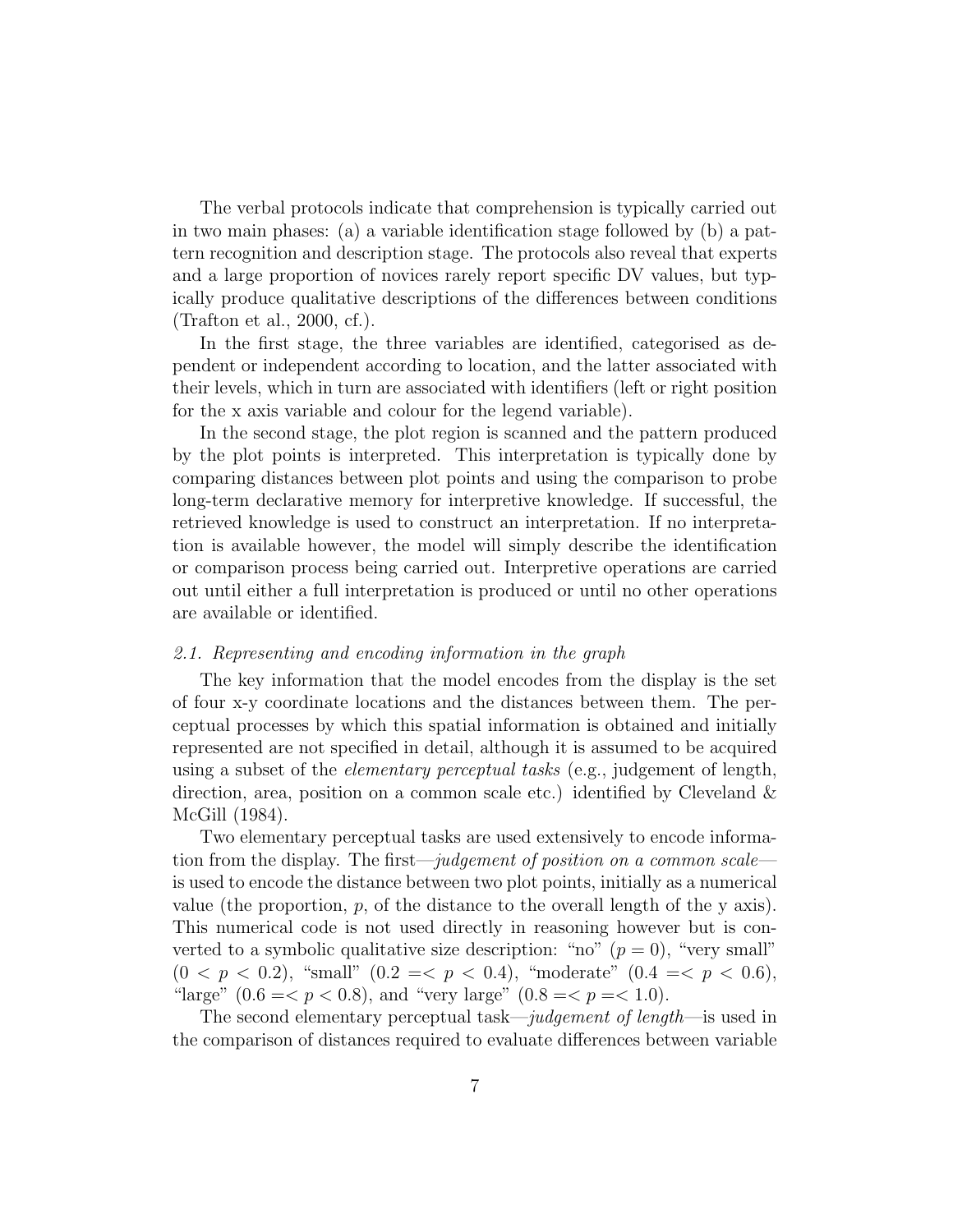levels (e.g., comparing the distance between the two High Fasting values with that between the two Low Fasting values in Figure 1c). The elements formed for these comparisons are assumed to be the result of Gestalt processes of perceptual organisation (Ali & Peebles, in press; Kosslyn, 1989; Pinker, 1990) by which users group objects by colour or proximity.

It is also assumed that in such comparisons the "direction" (i.e., the relative ordering of levels) of a length is encoded. For example, when comparing the High Fasting and Low Fasting distances in Figure 1c, the fact that they have different levels of the Relaxation Training variable as their higher value will be noted. This additional information is essential for the identification of various global patterns such as crossed, parallel and diverging lines.

#### 2.2. Prior graph knowledge

Two forms of declarative knowledge are involved in the task: prior knowledge relating to how the graph represents information and the knowledge of the variables and their relationships generated during the comprehension process itself.

There are three core items of knowledge required to interpret interaction graphs. Two are common to many Cartesian graphs and concern (a) the typical allocation of the dependent and independent variables to the graph axes and legend and (b) the principle that the distance between two graphical elements encodes the magnitude of a relationship between the concepts represented by those elements.

The third set of facts required are specific to the graph type and concern the spatial indicators of the three key relationships; simple effects, main effects, and interactions. These indicators are: (a) the distance between two plot points indicating the size of the simple effect of the level jointly represented by those points, (b) differences in the y-axis location of the midpoints between two pairs of plot points indicating the size of the main effect of the variable, and (c) differences in the inter-point distances between levels, combined with information about their point ordering, indicating the size, and type of any interactions that may exist.

Some relationships form distinctive and relatively common patterns however which experts learn to identify rapidly, either through explicit instruction (Aron et al., 2006, e.g.,) or simply through repeated exposure. Four patterns indicating the existence (or otherwise) of interaction effects are particularly common and readily identified: the "crossover interaction" shown in Figure 1c, the "sideways V" pattern shown in Figure 1d, and a related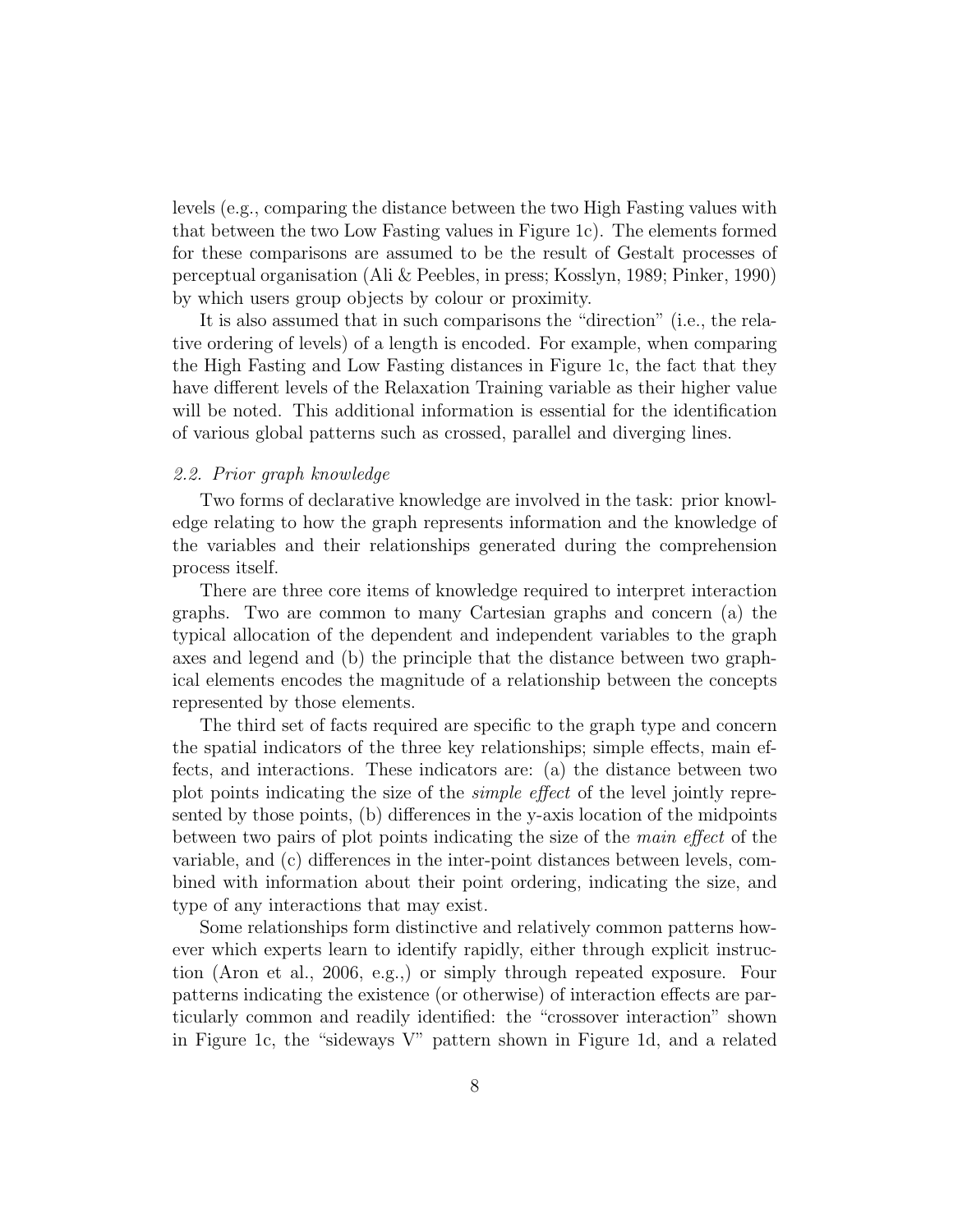

Figure 2: Graphical representation of knowledge generated after processing the legend of Figure 1b.

pattern formed by a horizontal and a sloped line (Figure 1b). In contrast, parallel lines (e.g., Figure 1a) signal that there is no interaction between the IVs.

In addition to these interaction patterns, two patterns indicating substantial main effects can also be recognised by experts (and are often rapidly identified by novices due to their visual salience). These patterns are shown in Figures 1a and 1c. The large gap between the mid-points of the two lines in Figure 1a shows a large main effect of the legend variable while the large difference between the mid-points of the two values representing each x axis level in Figure 1c reveals a large main effect of the x axis variable.

#### 2.3. Generated knowledge

Several declarative knowledge structures are also generated during comprehension. The first is a set of related chunks that represent each variable, the levels associated with it, and the identifiers of each level. A graphical representation of such a structure that combines seven knowledge chunks to represent the legend variable of Figure 1b is shown in Figure 2.

Three other knowledge structures are generated as graph and interpretive information is accumulated and associated during comprehension. The cur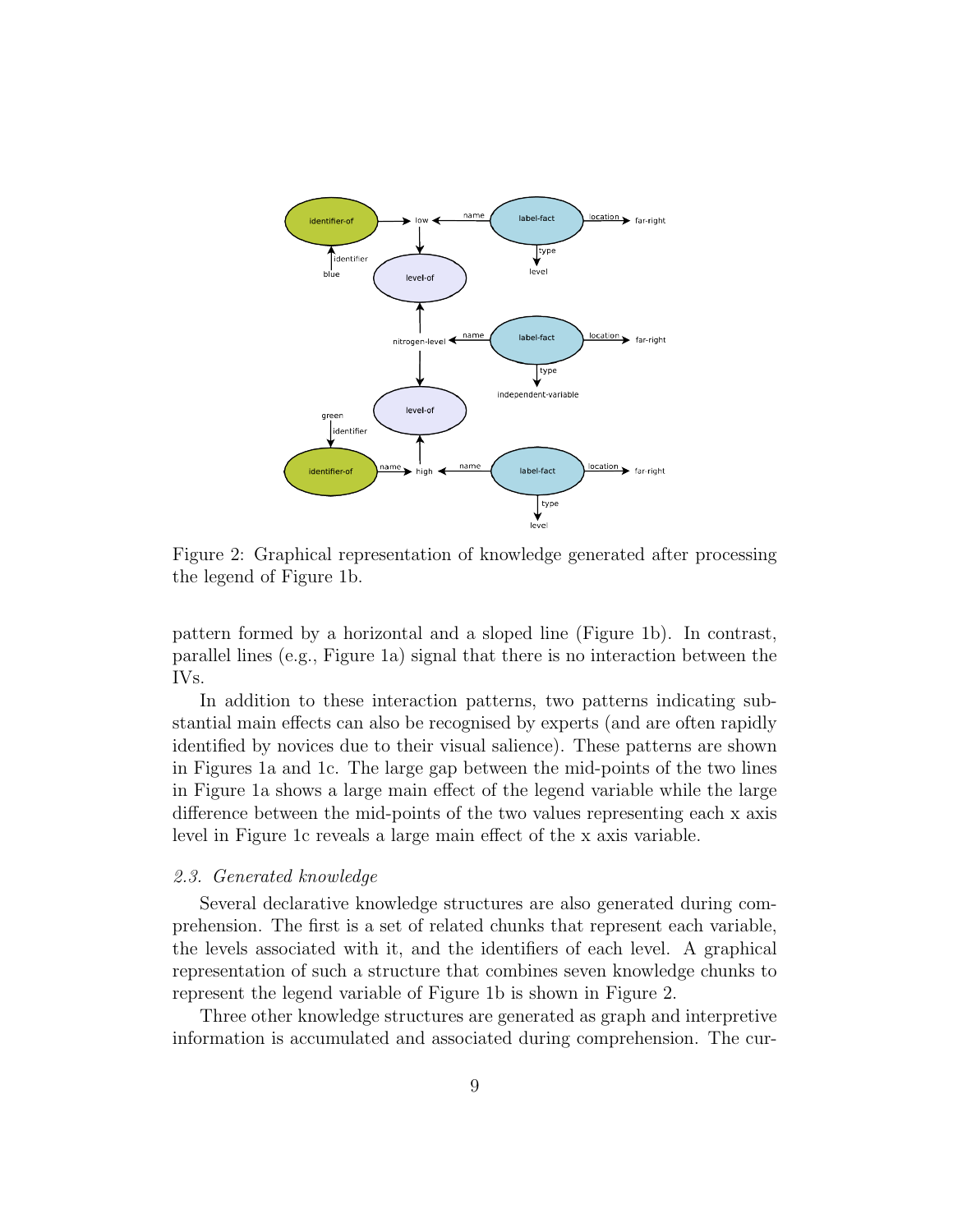rent expert model contains all the prior interpretive knowledge described in the previous section so that each knowledge structure generated combines a qualitative description of the elements being analysed or compared together with a complete and accurate interpretation. The information in these structures is then output in a form that may then be compared to verbal protocols produced by human experts.

For example, one knowledge structure represents the interpretation of an individual variable level (e.g., the Compact level of the Plant Density variable in Figure 1b). The information combined in this structure can then produce symbolic output equivalent to the statement: "The difference between the two values for compact plant density is very large so there is a very large simple effect of high plant density".

A second knowledge structure records the comparison of two levels of one variable (e.g., the levels of the Hormone Supplement variable in Figure 1a) to produce output comparable to the statement: "There is a large difference between the hormone supplement levels; GCE generally resulted in greater chick weight than MPE, which indicates a large main effect of hormone supplement".

The third knowledge structure represents a comparison of the lengths and point ordering of two levels (e.g., the levels of the Fasting variable in Figure 1c) which can be used to produce output that can be translated as: "Although the effect size of the fasting levels is the same, the direction of their effects is different, indicating a crossover interaction between the two independent variables".

Finally, a knowledge structure is produced when two plot points are compared without any further interpretation (e.g., high nitrogen level in Figure 1b). Information in this structure can be used to produce output that can be translated as: "When nitrogen level is high, maize yield is much greater for compact plants than for sparse plants".

#### 2.4. The comprehension process

Appendix B contains an output trace produced by the model as it carries out the comprehension task using the graph in Figure 1c, with each line in the trace representing one step in the  $\mu$  process<sup>1</sup>. Text in square brackets is

<sup>&</sup>lt;sup>1</sup>A video of the model interpreting all eight graphs from the expert study (Peebles  $\&$ Ali, in preparation) can be viewed at http://youtu.be/qYY No0i1Hc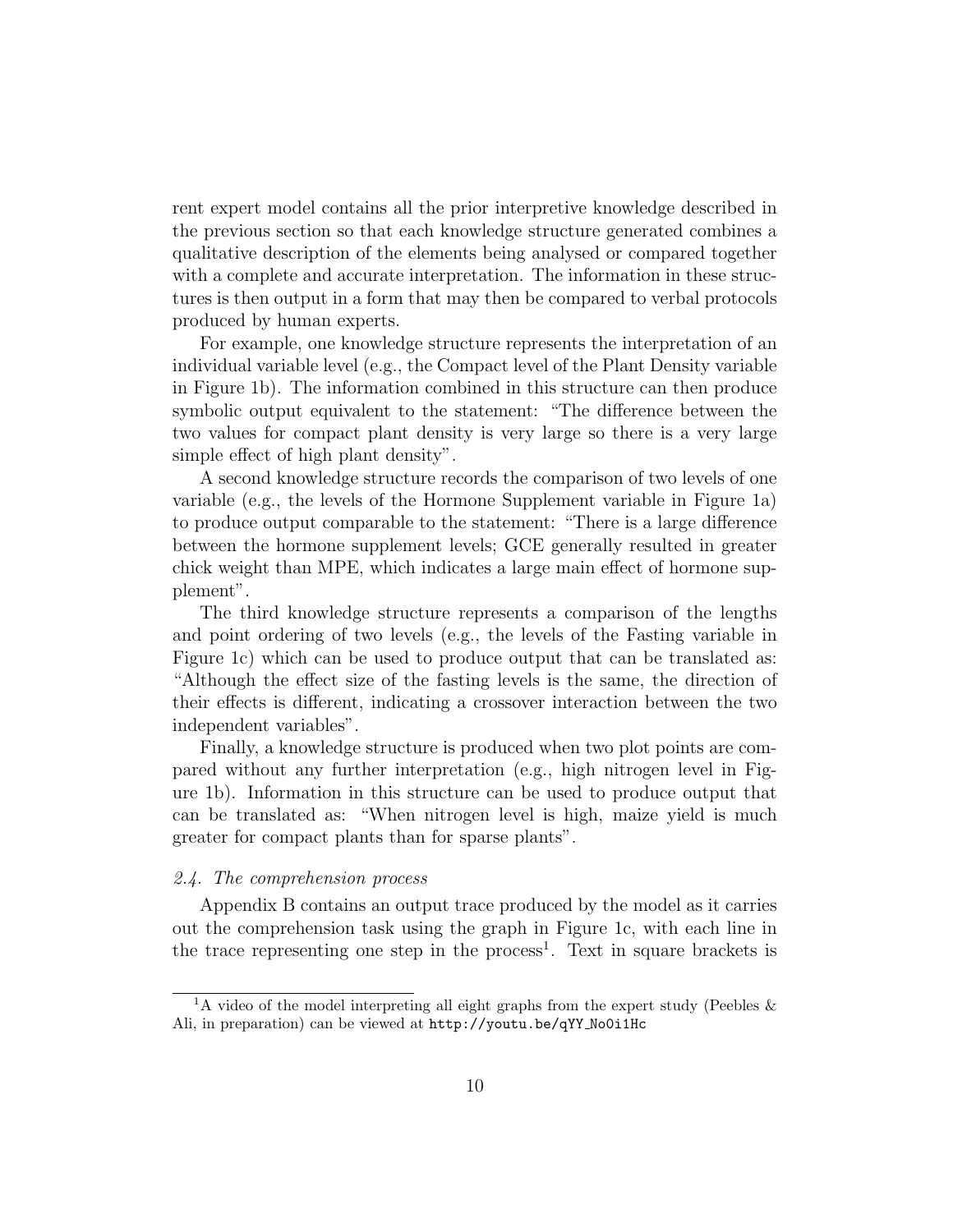information currently being processed that has either been obtained from the graph or retrieved from declarative memory.

Numbers in square brackets (e.g., in lines 28 and 33) represent the perceptual difference between two objects in the display which are subsequently translated into qualitative size judgements (e.g., lines 29 and 33) according to the categories described above. Other text in the output is simply to indicate other events (e.g., goal setting or memory retrieval failures) or to clarify to human readers what a particular knowledge element represents.

As previously intimated, the model assumes that comprehension proceeds after an initial phase of variable identification; a process usually initiated by reading the title (lines 1–4). Currently when the model reads the title the three words that name variables are identified by retrieving previously defined word category information from declarative memory. This mechanism is undoubtedly simplistic and currently substitutes for a more complex knowledge retrieval process that is assumed to take place.

The model then seeks items of text at the left (lines 5–6), lower (lines 7–13), and right (lines 14–18) regions of the display. When each variable label is located, the model identifies it as a particular type according to its location and then associates the independent variables with their level labels by identifying nearby text. The model also associates each of the four levels with its physical attribute; left, right, blue and green, and uses these labels when processing the graph. This is consistent with verbal protocol and eye movement data from our studies showing that graph readers often produce an interpretation and then must re-read the appropriate label in order to identify which particular level is being processed.

When the three variables have been processed, the model attends the central region of the display and processes the pattern produced by the four coordinate points in the plot region (line 26).

The model represents the interpretation process by a set of production rules for the various patterns and features in the graph. When the appropriate condition occurs (i.e., the model is directing attention to the plot region), individual production rules fire to draw attention to specific indicators. The indicator (a spatial distance, difference or order comparison), is extracted from the pattern and (together with information about what the indicator is) used to probe declarative memory for an interpretation consisting of the name and size of the effect. For example on line 39 of the trace the model identifies that there is 0.8 difference between the plot points at either end of the blue line (i.e., the gap between them is 0.8 of the y axis) and then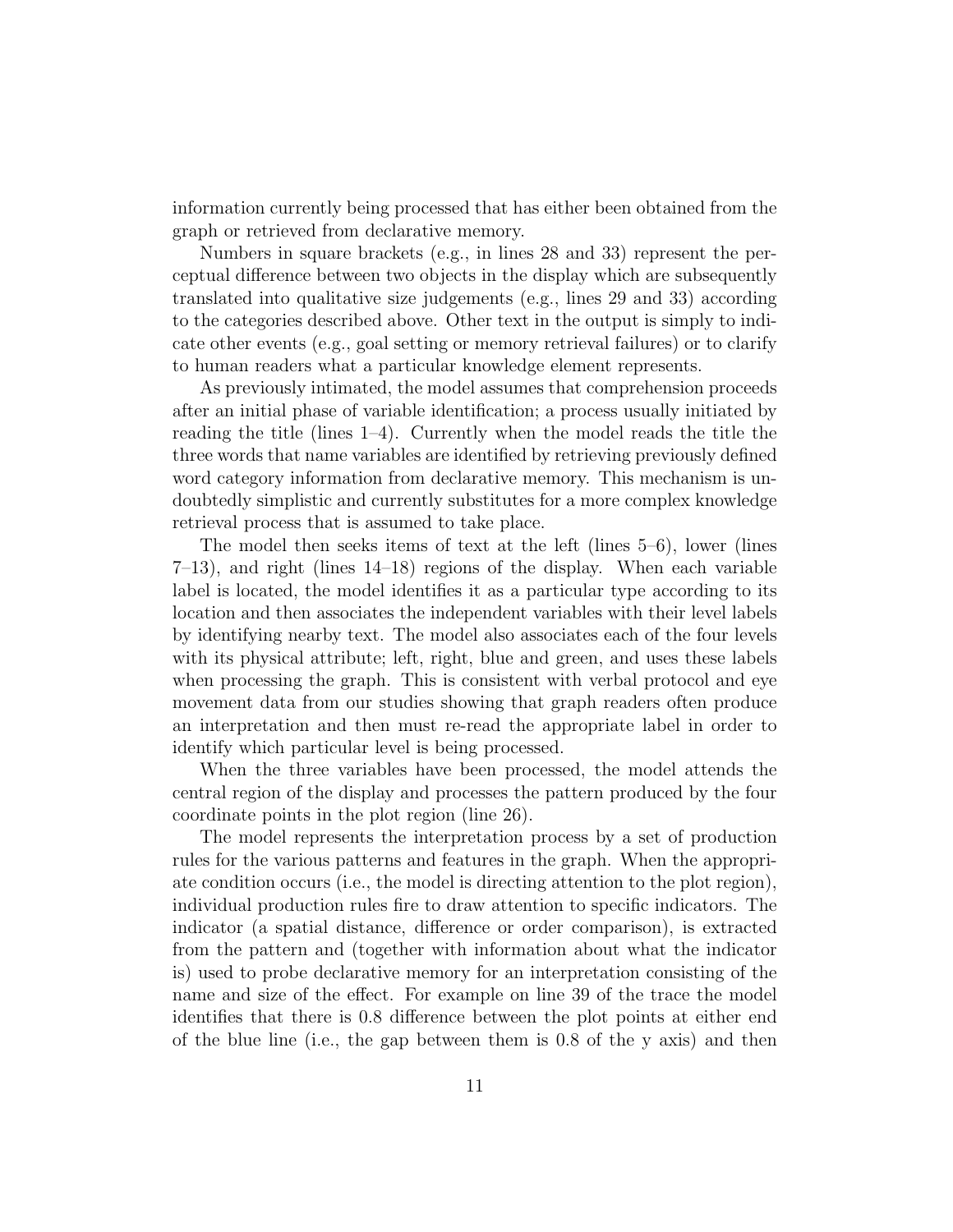retrieves the knowledge that this indicates a very large simple effect of the Yes level of the Relaxation Training variable.

Once a recognition production rule fires to initiate the process, a chain of subsequent productions is triggered which obtains further information from the graph and declarative memory until an interpretation is produced. If a memory retrieval attempt fails, the model simply describes the feature being attended to (behaviour observed quite often in novices) but in the current expert model, such retrieval failures do not occur.

To capture the rapid pattern recognition behaviour of experts observed and described above the model contains six productions, one for each pattern type, which fire and initiate an interpretive sequence when a pattern is identified. Two such patterns are present in the example protocol. The first one recognised is the crossed lines (lines 27–31) which leads to the identification of a crossover interaction (line 29). The second pattern is the substantial difference between the x axis levels (lines 32–37) which leads to the identification of a main effect of the x axis variable (line 37).

Once the patterns have been processed (or if there are no such patterns in the graph), the model samples the display region for further features that may indicate other important relationships. This is shown in lines 38–43 of the trace where the model identifies the simple effects of the two legend variable levels but that there is no main effect of the legend variable.

Comparing the expert verbal protocol and the listing in Appendix B, one can identify the equivalence between the global structure and information content of the expert and model outputs. The expert's reading of the title (line 1) and identification of the x axis (line 2) and legend (line 3) variables are captured in lines 1–4, 7–13, and 14–18 respectively of the model output. The key elements of the interpretation are also very similar. The large and salient main effect of the x axis variable is identified in lines 4–7 of the expert protocol and lines 32–37 of the model protocol. The interaction is also rapidly identified by both expert (line 9) and model (lines 27–31) and both also note the relatively minor effect of the legend variable (line 8 in the expert protocol and lines 38–43 in the model output).

#### 3. Discussion

Comprehending and reasoning with graphs requires a wide range of perceptual and cognitive operations sequenced together in various combinations to perform specific tasks. The type and sequence of operators involved in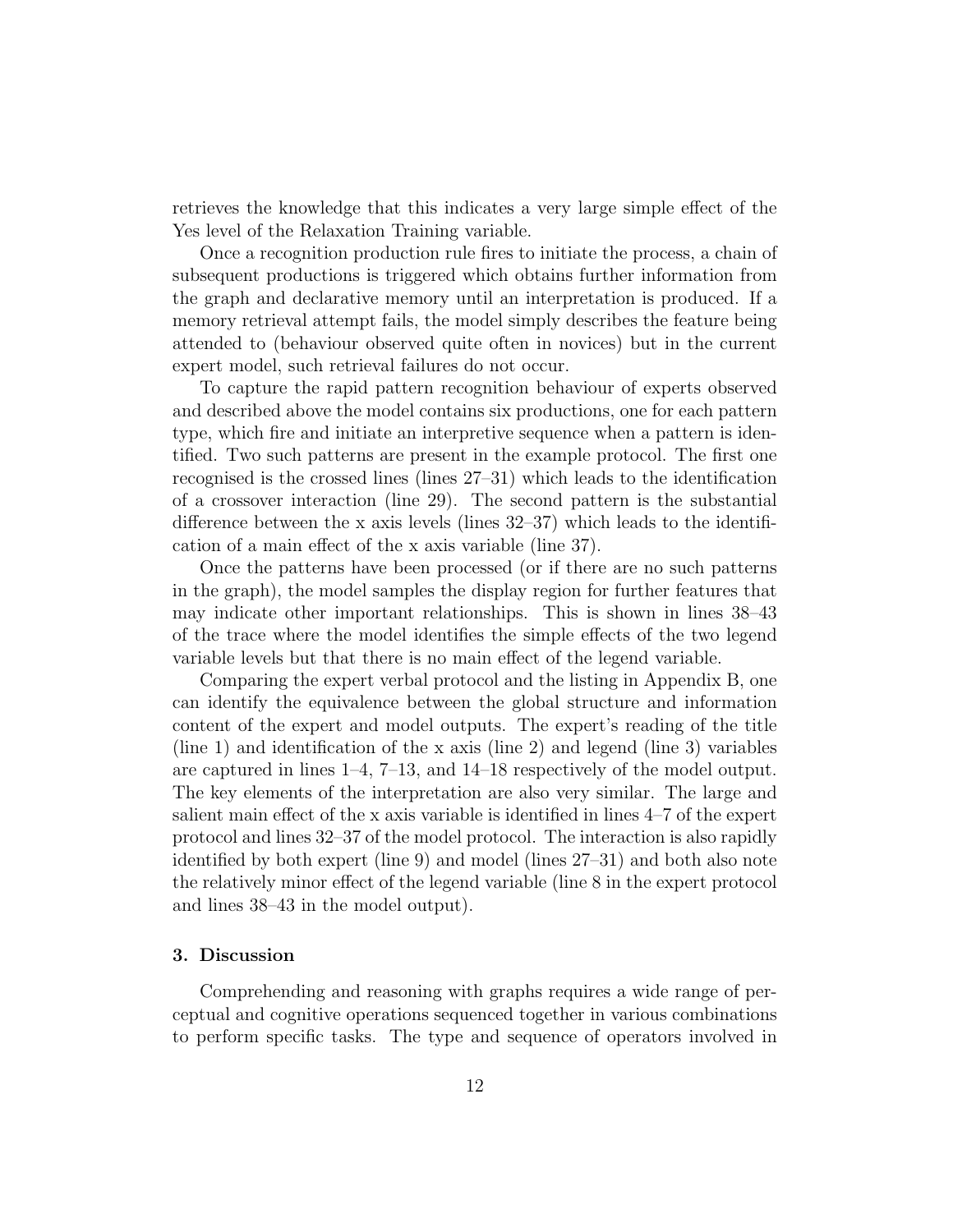a task may differ depending on a number of factors, including the graph or domain knowledge of the user, the type of graph being used, or individual cognitive factors such as working memory capacity (which may determine the relative frequency of memory retrieval requests and saccades to graph labels etc.).

Graph comprehension is an important area to study therefore because it provides an opportunity to investigate how environmental and internal factors interact to produce behaviour. In addition, graph-based tasks can be analysed using behavioural measures such as eye movements and concurrent verbal protocols to provide insights into what and when information is being processed during the course of the activity.

Computational modelling is a valuable tool for developing and testing hypotheses about the representations and mechanisms necessary for cognitive tasks as it provides a formalism for characterising them, requires one to be explicit about the boundaries of one's model in terms of which processes are being defined precisely and which are not, and allows one to explore the consequences of particular assumptions (McClelland, 2009).

Developing models within a cognitive architecture such as ACT-R provides the additional benefit of allowing the model to incorporate a large number of assumptions regarding issues such as knowledge representation, cognitive control, visual attention, learning and forgetting etc., all of which are supported by previous empirical research. In addition, ACT-R's vision module includes mechanisms that allow models to simulate certain Gestalt principles of perceptual organisation, which are regarded as playing a crucial role in the visual processing of graphical representations (Kosslyn, 1989; Pinker, 1990). Specifically, the comprehension model associates variables and their levels, and levels with their colour identifiers using mechanisms that are functionally equivalent to the Gestalt laws of proximity and similarity respectively.

The model described above represents an initial attempt to specify at a detailed algorithmic level the representations, cognitive processes, and strategies involved in comprehending interaction graphs. It provides a precise account of the graph knowledge required and the spatial information necessary to interpret the graph accurately and specifies a control structure that determines the flow of information during the task to generate a set of knowledge representations, saccades and fixations over the graph, and a sequence of output statements which are largely consistent in terms of order, function and content with verbal protocols produced by expert users.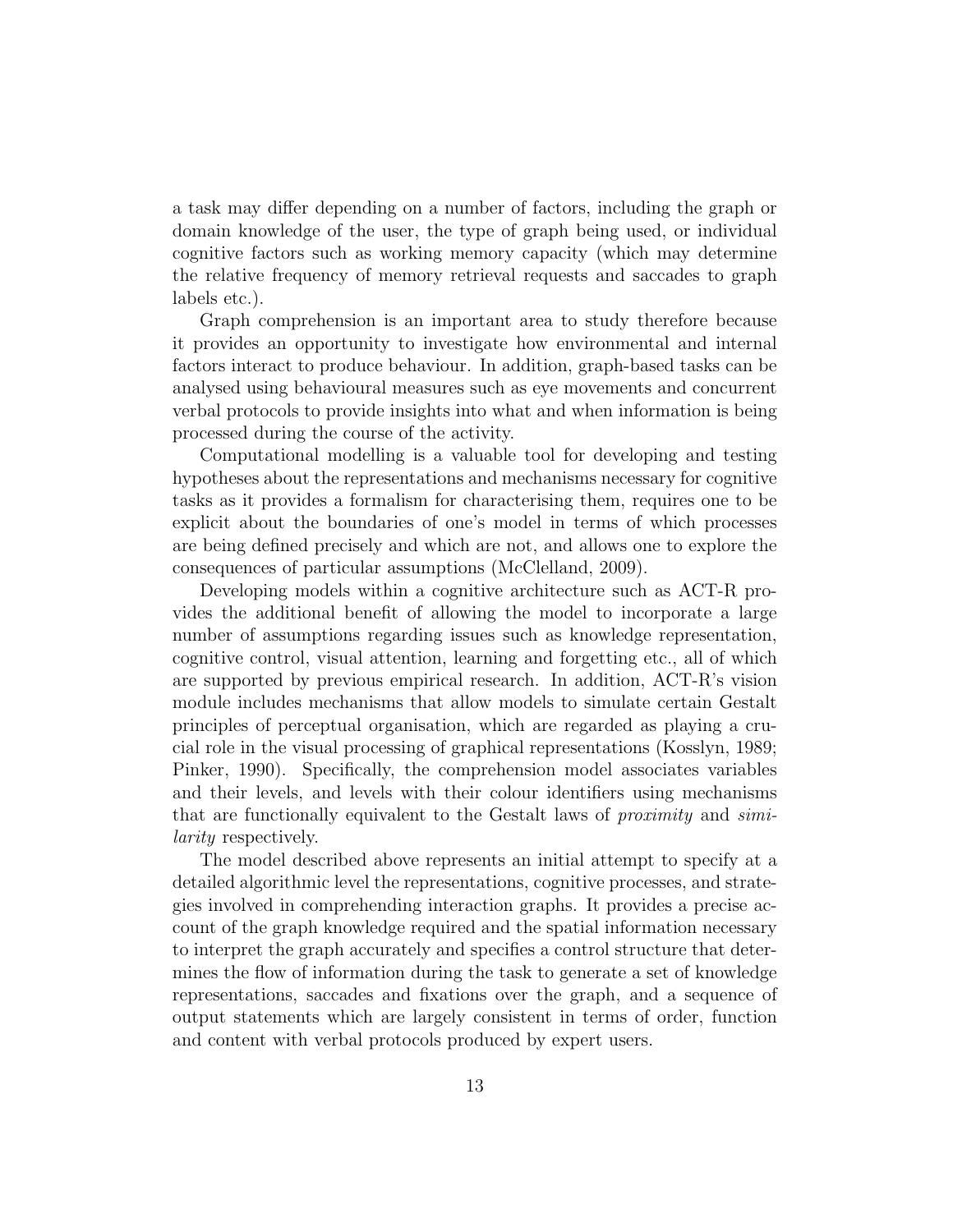The assumptions of the model imply that to interpret interaction graphs accurately, novices must acquire three forms of graph-specific knowledge: an understanding of what effects the different distances and spatial differences in the graph indicate, the relationship between distance and effect size, and how the various combinations of distance differences and point orders can be interpreted in terms of the interactions between the IVs. The model provides a precise specification of the relatively small amount of knowledge required and a clear demonstration of its sufficiency to interpret the graphs.

Previous studies have shown that comprehension performance varies widely, even between experienced users (Peebles & Ali, 2009; Ali & Peebles, in press; Peebles & Ali, in preparation). For example, the order in which effects are identified varies, either due to the effects of particular Gestalt principles of perceptual organisation (Ali & Peebles, in press), as a result of experts' familiarity with common patterns, or the relative visual salience of the graphical features being displayed (e.g., very large main effects). In addition to the core interpretative knowledge therefore, the current model also incorporates explicit pattern recognition rules to account for the speed and sequential order of expert interpretations.

Previous studies have also compared expert and novice performance on both bar and line graph formats and showed that the interpretations of all users (but novices in particular) were affected by the format used. Specifically, line graphs users are influenced to attend to the legend variable while bar graph users attend to the two IVs more equally (Peebles & Ali, 2009; Ali & Peebles, in press; Peebles & Ali, in preparation). Broadening the scope of the model further, other factors such as domain knowledge and the number of variable levels (Shah & Freedman, 2011) should also be addressed.

The current production set is sufficient to process any  $2 \times 2$  data set of three variables to produce an appropriate interpretation similar to the trace in Appendix B. The model therefore provides a solid basis from which to explore hypotheses concerning the mechanisms underlying a broader range of behaviour. These hypotheses will take the form of enhanced or reduced declarative graph or domain knowledge, additional recognition productions, and mechanisms to represent visual salience. A more comprehensive model must also bring ACT-R's subsymbolic mechanisms that govern memory retention, retrieval, and learning processes into play as these no doubt have a significant effect on strategy choice and eye movement patterns (Peebles & Cheng, 2003).

Finally, the current model does not attempt to provide a detailed ac-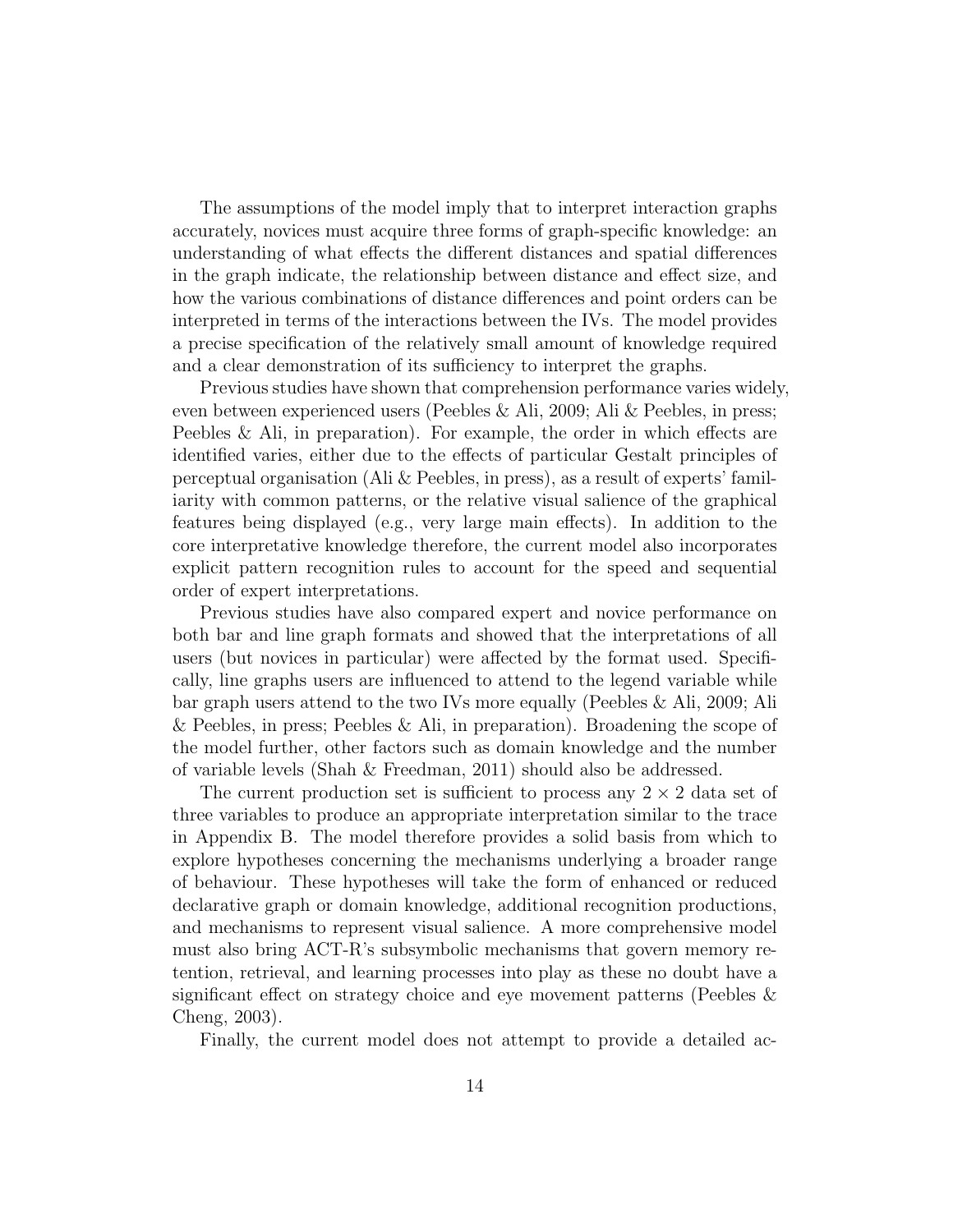count of the perceptual processes by which spatial information is encoded or represented during the execution of elementary perceptual tasks. There are currently several attempts to develop mechanisms for spatial representation and processing within cognitive architectures—including ACT-R—however (a number of which are presented in (Gunzelmann, 2011)) and it may be possible for the current functions to be replaced in a future model by ones more conforming with theory and empirical evidence.

Beyond the goal of developing the model to account for the full range of observed behaviour with an increasing number of interaction graph formats, lies the larger aim of constructing a model of comprehension for a broader class of graphs. As discussed earlier, interaction graphs embody a specific set of interpretive rules that are not shared by other graphs. The current model clearly identifies and characterises these rules and distinguishes them from the knowledge and procedures that can be applied to other graphs. It is hoped that in so doing, the model will simplify the task of identifying graphspecific operators and form a basis upon which to develop and explore a range of graph comprehension models for other graphical formats. As it stands however, the model provides a valuable demonstration that the assumptions it currently embodies are sufficient to produce an expert interpretation of the relationships depicted in  $2 \times 2$  interaction graphs.

#### References

- Ali, N., & Peebles, D. (in press). The effect of Gestalt laws of perceptual organisation on the comprehension of three-variable bar and line graphs. Human Factors, doi:10.1177/0018720812452592 .
- Anderson, J. R. (2007). How can the human mind occur in the physical universe?. New York, NY: Oxford University Press.
- Aron, A., Aron, E. N., & Coups, E. J. (2006). Statistics for Psychology. (4th ed.). London: Pearson.
- Carpenter, P. A., & Shah, P. (1998). A model of the perceptual and conceptual processes in graph comprehension. Journal of Experimental Psychol*ogy: Applied, 4, 75–100.*
- Casner, S. M. (1991). A task-analytic approach to the automated design of graphic presentations. ACM Transactions on Graphics,  $10$ , 111–151.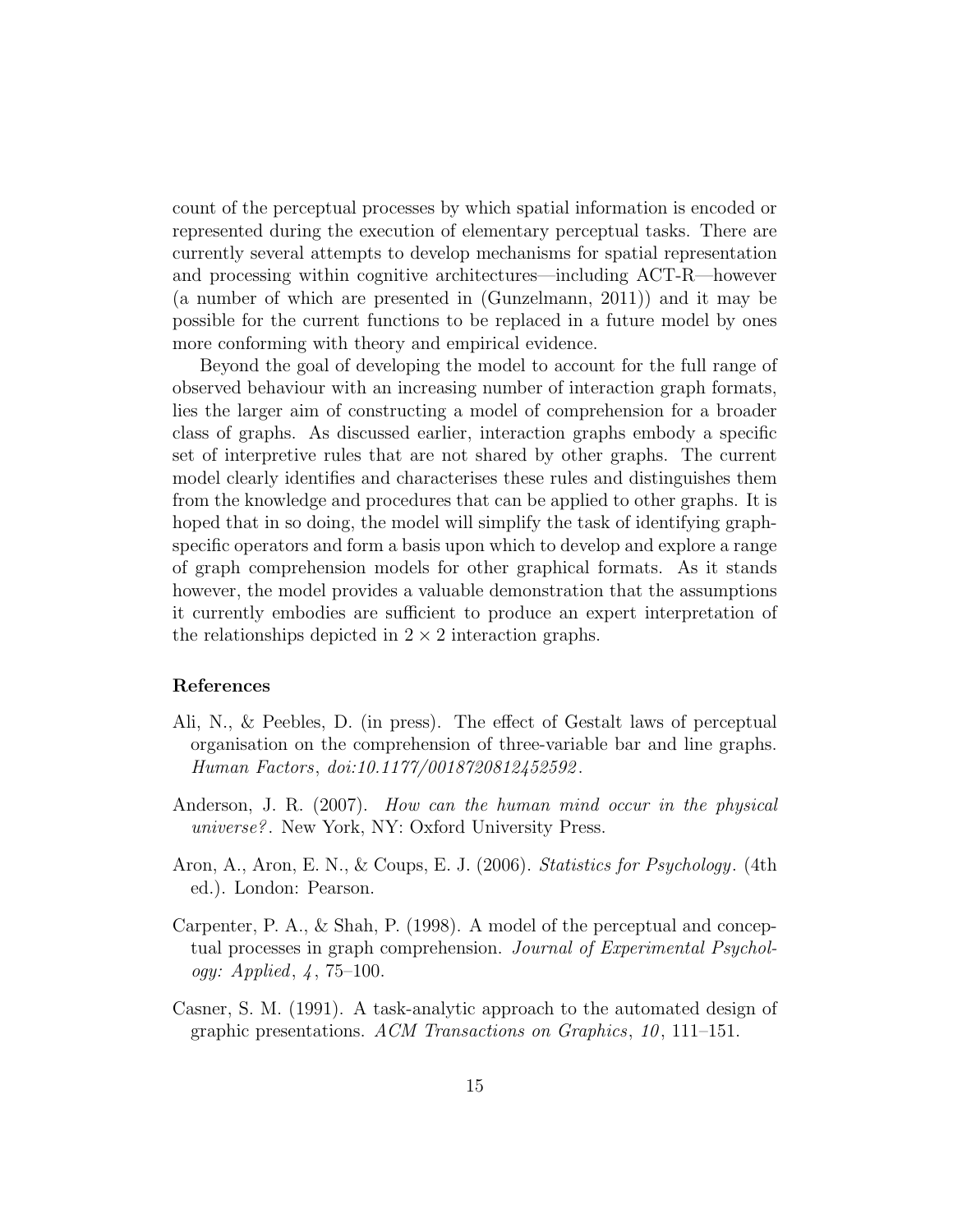- Cleveland, W. S., & McGill, R. (1984). Graphical perception: Theory, experimentation, and application to the development of graphical methods. Journal of the American Statistical Association, 79, 531–554.
- Gillan, D. J. (1994). A componential model of human interaction with graphs: 1. linear regression modelling. Human Factors, 36 , 419–440.
- Gunzelmann, G. (Ed.) (2011). *Modeling spatial cognition [Special issue]* volume 3. Topics in Cognitive Science.
- Kosslyn, S. M. (1989). Understanding charts and graphs. Applied Cognitive  $Psychology, 3, 185-226.$
- Kosslyn, S. M. (2006). Graph design for the eye and mind. New York: Oxford University Press.
- Laird, J. E., Newell, A., & Rosenbloom, P. S. (1987). SOAR: An architecture for general intelligence. Artificial Intelligence, 33 , 1–64.
- Lohse, G. L. (1993). A cognitive model for understanding graphical perception. Human-Computer Interaction, 8, 353–388.
- McClelland, J. L. (2009). The place of modeling in cognitive science. Topics in Cognitive Science, 1, 11–38.
- Meyer, D. E., & Kieras, D. E. (1997). A computational theory of executive cognitive processes and multiple-task performance 1. basic mechanisms. Psychological Review, 104 , 3–65.
- Peebles, D., & Ali, N. (2009). Differences in comprehensibility between threevariable bar and line graphs. In Proceedings of the Thirty-first Annual Conference of the Cognitive Science Society (pp. 2938–2943). Mahwah, NJ: Lawrence Erlbaum Associates.
- Peebles, D., & Ali, N. (in preparation). Comparing novice and expert comprehension of three-variable bar and line graphs.
- Peebles, D., & Cheng, P. C.-H. (2003). Modeling the effect of task and graphical representation on response latency in a graph reading task. Human Factors, 45 , 28–45.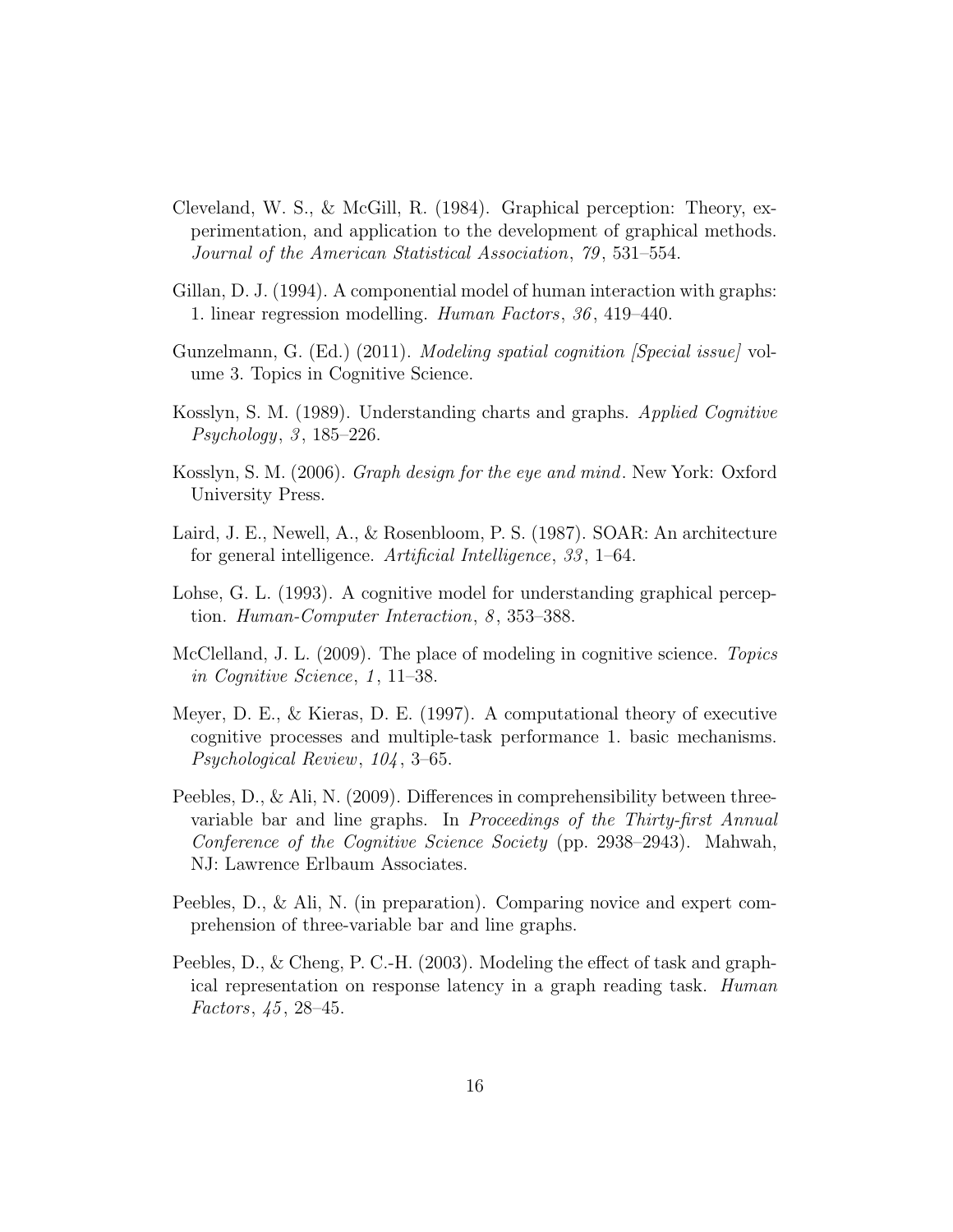- Pinker, S. (1990). A theory of graph comprehension. In R. Freedle (Ed.), Artificial Intelligence and the Future of Testing (pp. 73–126). Hillsdale, NJ: Lawrence Erlbaum Associates.
- Shah, P., & Freedman, E. G. (2011). Bar and line graph comprehension: An interaction between top-down and bottom-up processes. Topics in Cognitive Science, 3, 560–578.
- Tabachneck-Schijf, H. J. M., Leonardo, A. M., & Simon, H. A. (1997). CaMeRa: A computational model of multiple representations. Cognitive Science, 21, 305–350.
- Trafton, J. G., Kirschenbaum, S. S., Tsui, T. L., Miyamoto, R. T., Ballas, J. A., & Raymond, P. D. (2000). Turning pictures into numbers: Extracting and generating information from complex visualizations. International Journal of Human-Computer Studies, 53 , 827–850.
- Wertheimer, M. (1938). Laws of organization in perceptual forms. In W. D. Ellis (Ed.), A source book of Gestalt psychology. London: Routledge  $\&$ Kegan Paul.
- Zacks, J., & Tversky, B. (1999). Bars and lines: A study of graphic communication. *Memory and Cognition*, 27, 1073–1079.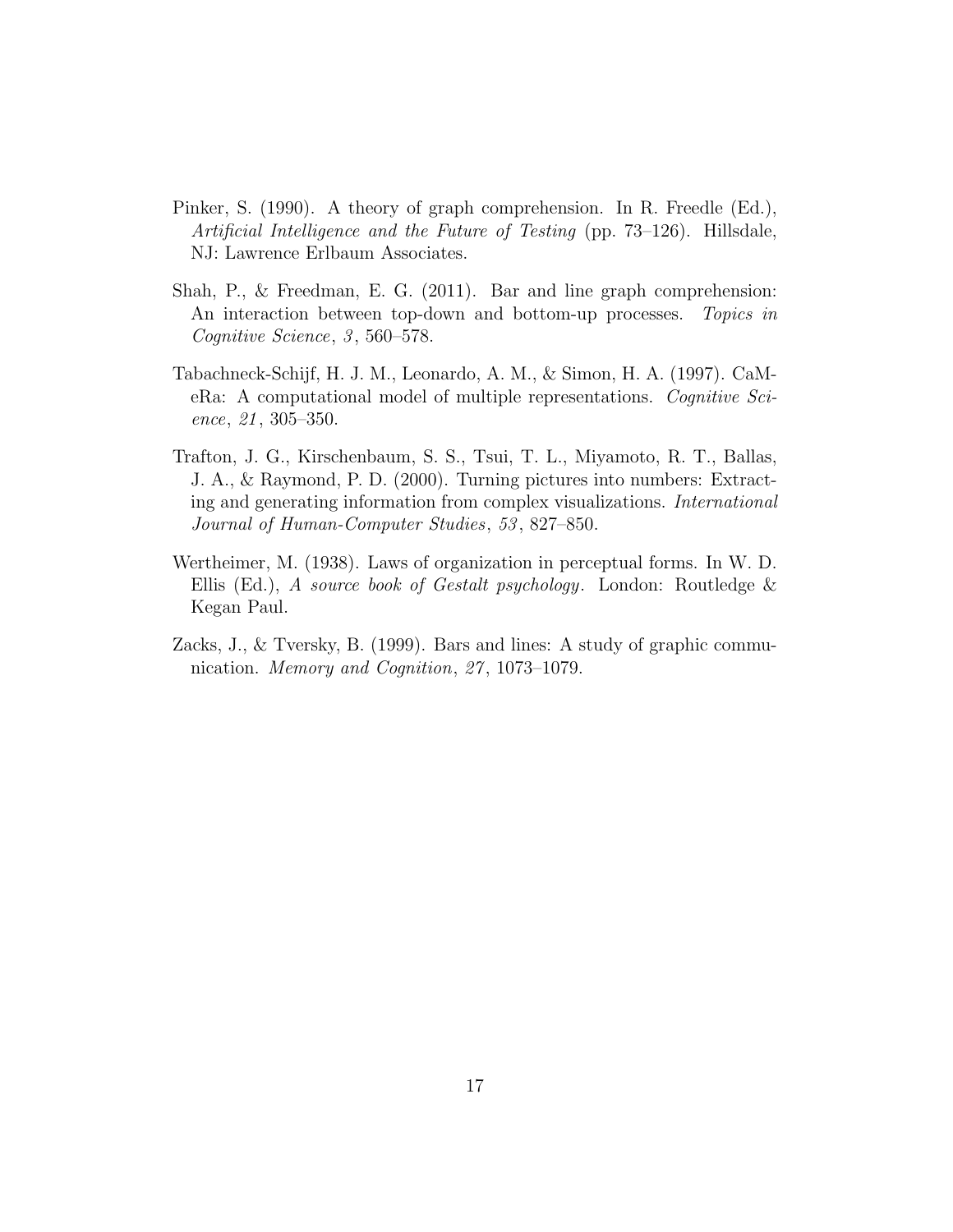1 seek text at top of display. . .

2  $[g|$ ucose-uptake $]$  $[$  = variable $]$ 

3 [as] [a] [function] [of] [fasting]  $[=$  variable]

4 [and] [relaxation-training]  $[=$  variable]

5 seek text at far left of display. . .

6 [glucose-uptake] at [far-left] is the [dependent] variable

7 seek text at bottom of display. . .

8 [fasting] at [bottom] is the [independent] variable

9 look to nearest text. . .

10 [low] is a level of [fasting]

11 [low] is [right]

12 [high] is a level of [fasting]

13 [high] is [left]

14 seek text at far right of display. . .

15 [relaxation-training] at [far-right] is the [independent] variable

16 look to nearest text. . .

17 [yes] is a level of [relaxation-training]

18 [no] is a level of [relaxation-training]

19 seek objects in plot region. . .

20 a [blue] [line]

21 no associate for [blue] so look to legend. . .

22 found [blue] [rectangle]. looking for nearest text. . .

23 [blue] represents [yes]

24 found [green] [rectangle]. looking for nearest text...

25 [green] represents [no]

26 variables identified. look to plot region. . .

27 pattern: values reversed for x axis levels...

28 [0.0] difference in distance between points. [neither] bigger

29  $[no]$  difference and  $[different]$  point order  $=$   $[crossover-interaction]$ 

30 for [low] [fasting] [no] [relaxation-training] greater than [yes] [relaxation-training]

31 for [high] [fasting] [yes] [relaxation-training] greater than [no] [relaxation-training] 32 pattern: substantial difference between x axis levels. . .

33 [0.1] difference [left] = [very-small] [simple] effect [high] [fasting]

34  $[0.1]$  difference  $[right] = [very small]$  [simple] effect  $[low]$  [fasting]

35 compare [left] and [right] levels. . .

36 [large] difference. [high] [fasting] greater than [low] [fasting]